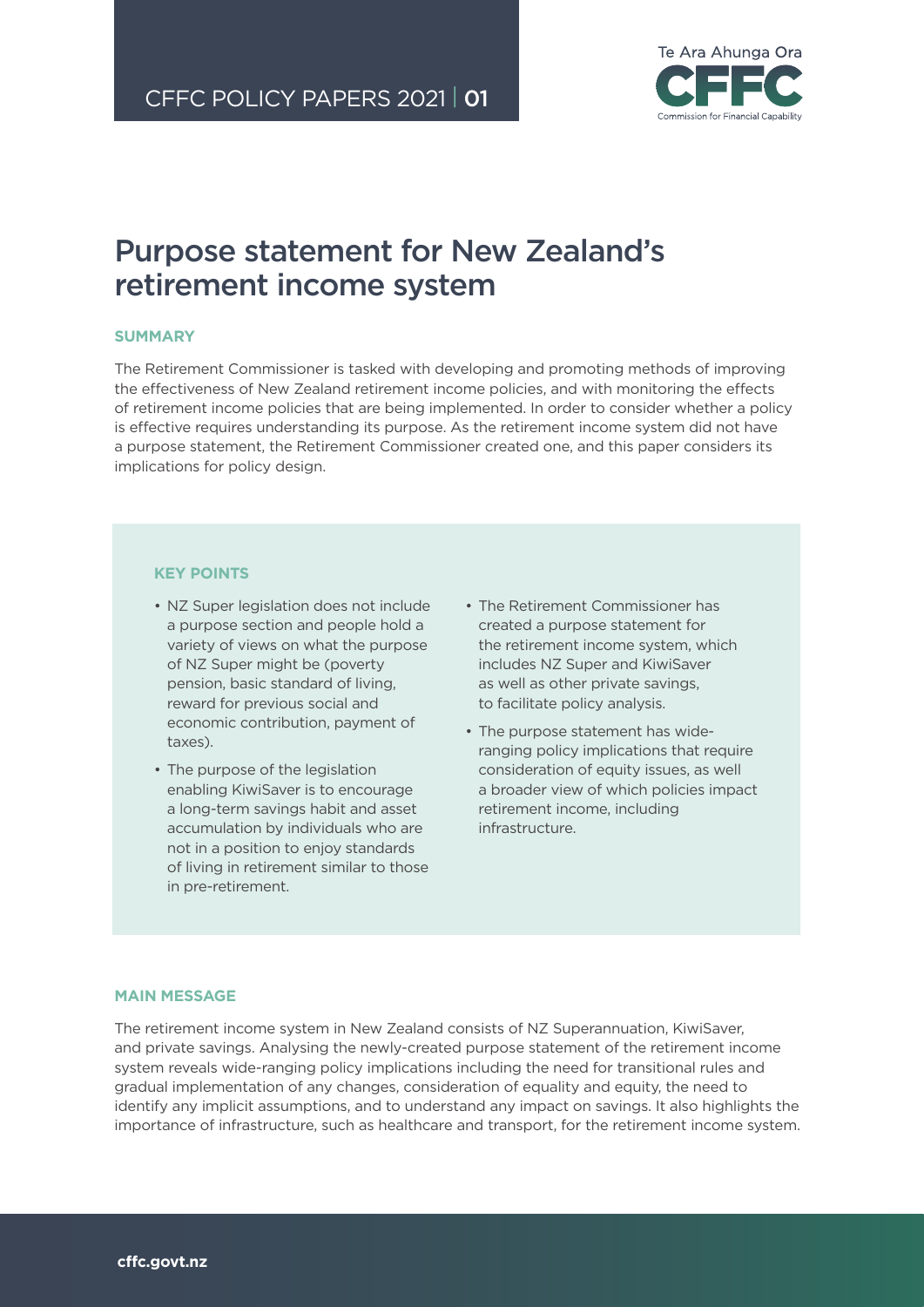## **PURPOSE STATEMENT**

On 21 October 2020 the Retirement Commissioner released a statement defining the purpose of New Zealand's retirement income system.

The purpose statement was produced with assistance from the Retirement Commissioner's Expert Advisory Group [EAG]. The EAG was formed by the Commissioner to help her test and debate issues. It consists of iwi leadership, academics, and policy specialists with expertise in a range of areas.

The purpose statement will be used by the CFFC to test retirement income policy proposals and could be useful to other government and non-government entities.

"A stable retirement income framework enables trust and confidence that older New Zealand residents can live with dignity and mana, participate in and contribute to society, and enjoy a high level of belonging and connection to their whānau, community and country.<sup>1</sup>

To help current and future retirees to achieve this, a sustainable retirement income framework's purpose is twofold:

- 1. To provide NZ Superannuation to ensure an adequate standard of living for New Zealanders of eligible age. NZ Super is the Government's primary contribution to financial security for the remainder of a person's life.
- 2. To actively support New Zealanders to build and manage independent savings that contribute to their ability to maintain their own relative standard of living.

The retirement income system sits within the broader government provision of infrastructure also needed to enable older New Zealanders to live well, such as health care, housing, and transport."

<sup>1</sup> For details of these concepts within the historical context of Aotearoa, see Williams, J. (2011).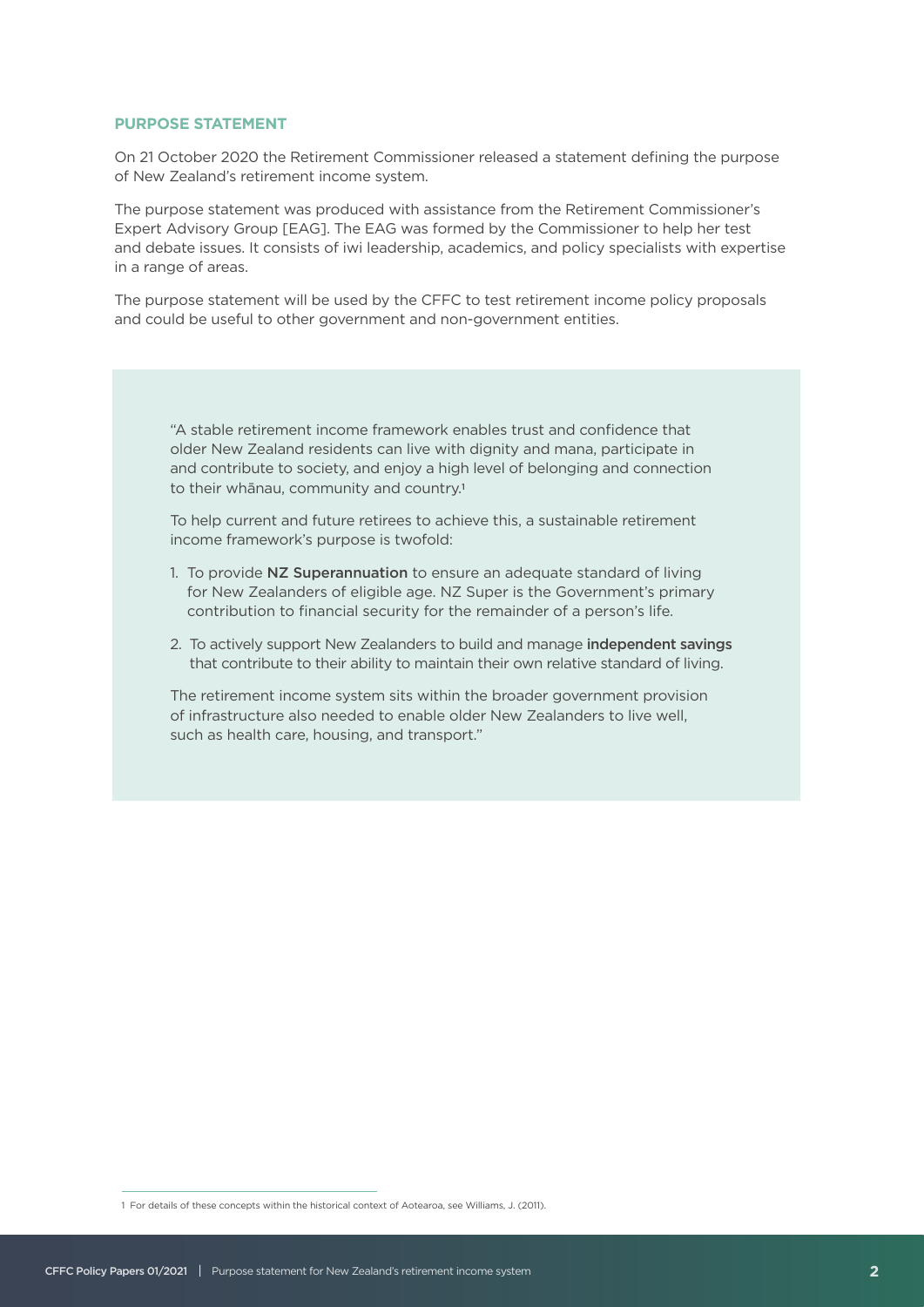### **BACKGROUND**

The Retirement Commissioner has a number of specific functions regarding retirement income policies (as listed in Section 83 of the New Zealand Superannuation and Retirement Income Act 2001):

- (a) to develop and promote methods of improving the effectiveness of the retirement income policies from time to time implemented by the Government of New Zealand, including the promotion of education about retirement income issues and the publication of information about those issues
- (b) to monitor the effects of retirement income policies that are being implemented in New Zealand
- (c) to review the retirement income policies being implemented by the Government and to report to the Minister by 31 December 2007 and at 3-yearly intervals thereafter
- (d) to advise on retirement income issues, when requested to do so by the Minister

In order to determine the effectiveness of retirement income policies, it is necessary to define the term, and understand the intended purpose of the policies, which is difficult without legislative clarity.

The main retirement income policies are NZ Super and KiwiSaver, followed by all policies that impact on private savings, which can be held in any form (cash, stocks, property).

Other transfer (benefit) policies impact some people's retirement income, including the Accommodation Supplement and the Disability Allowance, but these are not intended to be primary sources of retirement income (and so are only briefly referenced here).

Infrastructure policies such as urban planning, transport, and healthcare also impact retirement incomes (and these are discussed further below).

Legislative clarity is generally provided in New Zealand legislation. Acts of Parliament often start with a title, commencement, and purpose.

This is true of the KiwiSaver Act 2006. Its purpose is outlined as follows:

- (1) The purpose of this Act is to encourage a long-term savings habit and asset accumulation by individuals who are not in a position to enjoy standards of living in retirement similar to those in pre-retirement. The Act aims to increase individuals' well-being and financial independence, particularly in retirement, and to provide retirement benefits.
- (2) To that end, this Act provides for schemes (KiwiSaver schemes) to facilitate individuals' savings, principally through the workplace.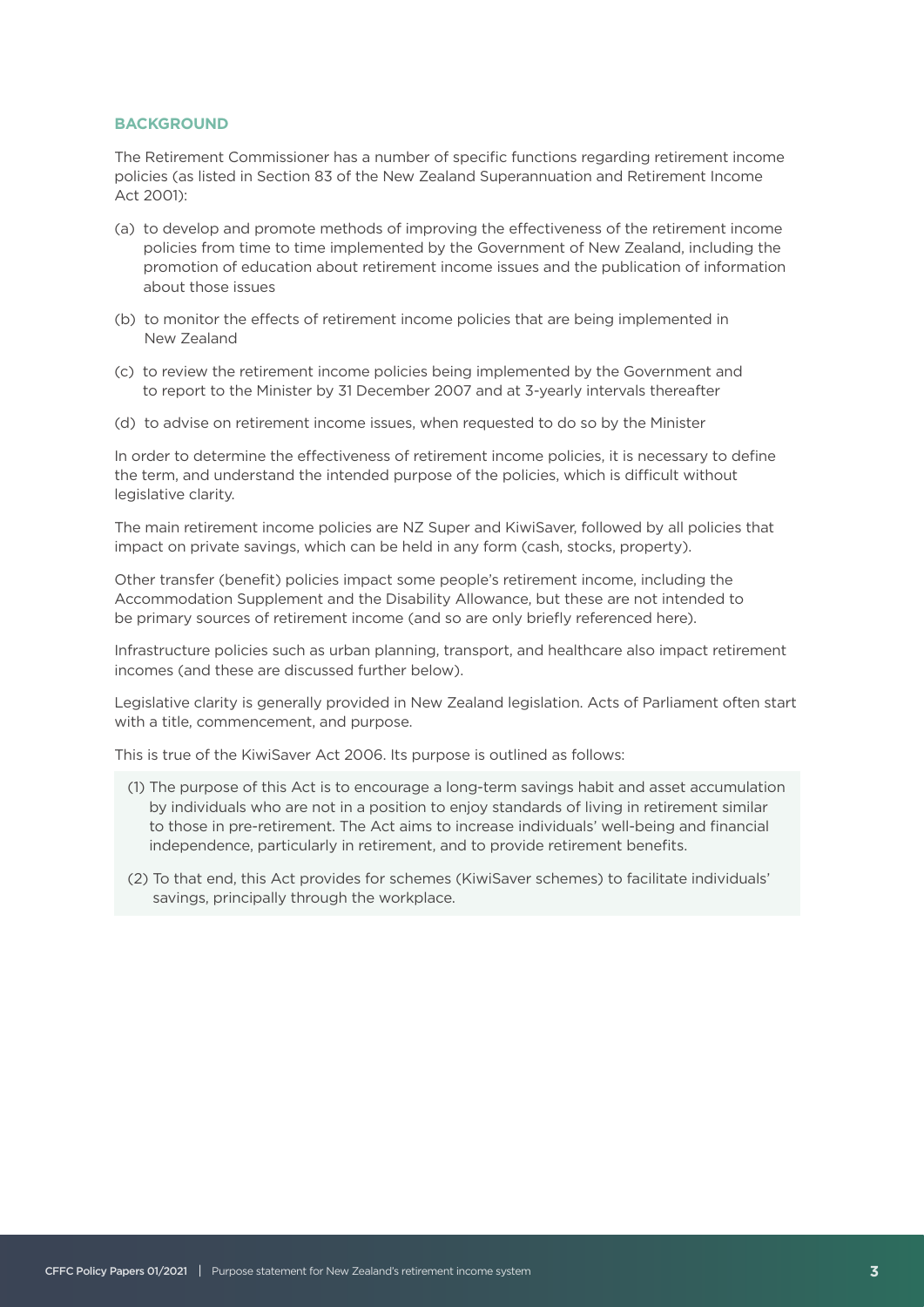The New Zealand Superannuation and Retirement Income Act 2001 also includes a purpose but it does not explain the purpose of NZ Super itself:

The purpose of this Act is—

- (a) to continue current entitlements to New Zealand superannuation:
- (b) to establish a New Zealand Superannuation Fund (the Fund) with sufficient resources to meet the present and future cost of New Zealand superannuation:
- (c) to provide for Government contributions to the Fund:
- (d) to establish a Crown entity called the Guardians of New Zealand Superannuation, which will manage and administer the Fund and the Venture Capital Fund established under the Venture Capital Fund Act 2019:
- (e) to establish a process for signalling political agreement on the parameters for New Zealand superannuation entitlements and funding:
- (f) to bring together in one Act all of the provisions for each of those matters.

In the absence of legislative clarity – or even with it - people form their own views on policies. This is the case for NZ Super in particular, which is viewed variously as preventing poverty and ensuring dignity in old age, as maintaining a basic standard of living and care for the elderly, and by others as a reward for previous paid work and taxes (CFFC, 2016).

The Retirement Commissioner has, therefore, developed a purpose statement that can be used to test retirement income policy proposals. CFFC is already using it for its policy work and other government entities and non-government entities may also find it useful.

*A note on Terminology: NZ Super is referred to in the purpose statement and in that context includes the Veteran's Pension (see Veteran's Affairs for further detail).* 

#### **DETAIL**

The meaning behind the words, and their importance, are outlined in the sections below.

#### **A stable retirement income framework**

After people have retired from paid work, or significantly reduced their hours, they have less ability to make changes to their financial situation. Therefore, people need the retirement income framework to be stable, so they can plan for their retirement. This means the stability of the framework is important not only to retired people, but also those who have not yet retired, but are making financial decisions (such as spending, savings, and investments) with a view to their retirement.

Policy implication – any changes to retirement income policies must be introduced with sound transitional provisions and sufficient advance notice so that people can change their financial decisions if required.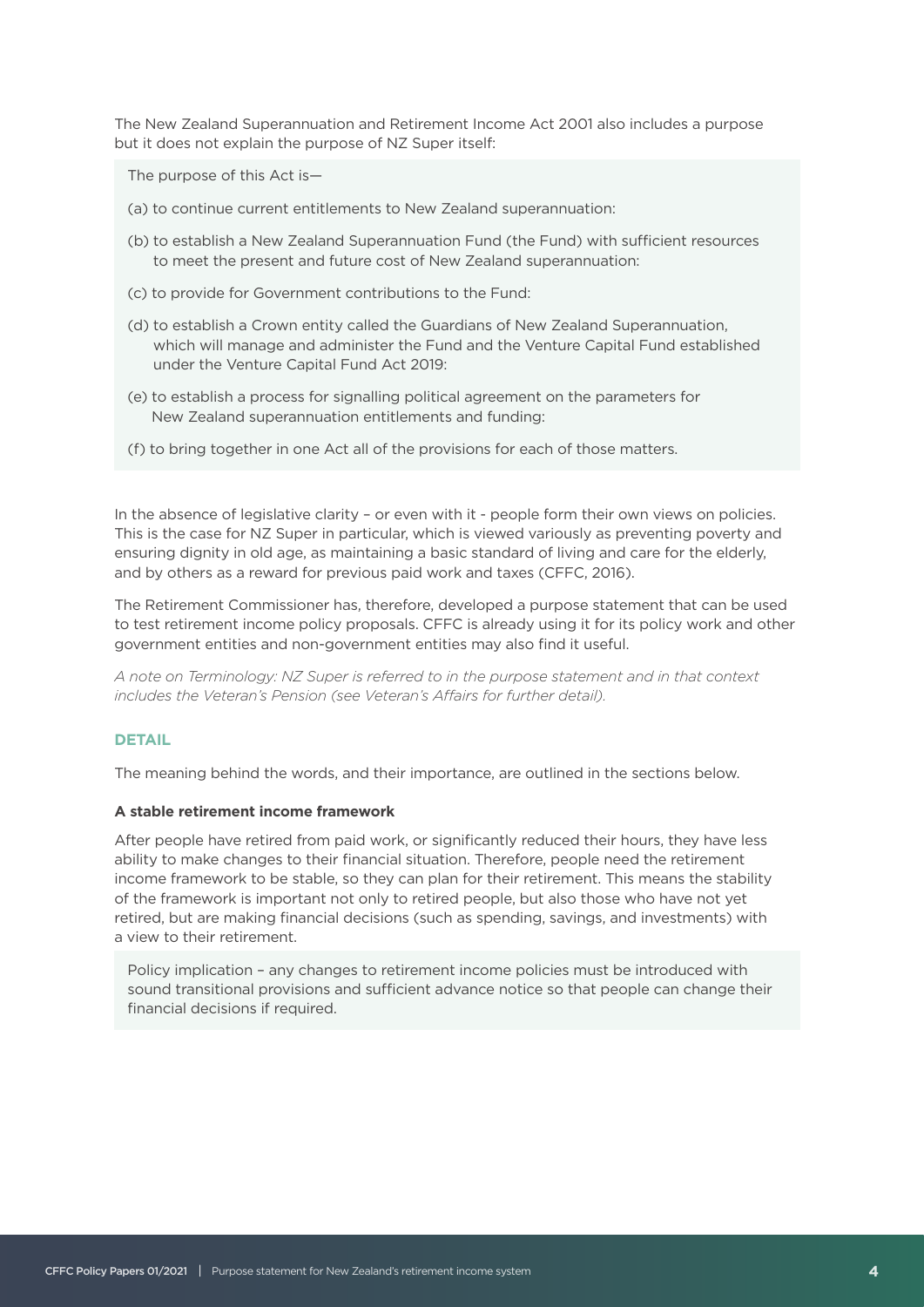#### **Trust and confidence**

Trust and confidence can only arise when the retirement income framework is stable. Changes to policy can erode trust and confidence unless they are signalled sufficiently far in advance, the implications are well understood, and the change is generally accepted as necessary or beneficial.

Trust and confidence may be supported by equity (Putland, 2013). Equity can be thought of as the means to achieving equality, as it allows different measures for different groups, to achieve equality of outcomes and results.

Equality measures treat everyone the same, regardless of their current situation. Retirement income policy is currently informed by equality rather than equity (for example, NZ Super is not means-tested, and KiwiSaver has equality of access, but not outcome, because employees receive greater benefits than the self-employed and as people earn more they can receive more from their employer). Other support to which older people may be entitled, such as the Accommodation Supplement, is means-tested based on income and assets. This is an example of an equity approach where support is provided only to those who are considered in need.

Equity considerations arise when considering the different level of retirement incomes (people with a lower rate of participation in the workforce, or who earn less, will have lower KiwiSaver balances than people with a history of regular and well-paid work). This may include groups for whom structural barriers to equity have been acknowledged (some women, some Māori and Pacific Peoples, and members of the disability community).

Analyses of policy in Aotearoa need to be undertaken in a context which is framed by the Treaty of Waitangi. The Treaty gave undertakings of partnership, protection and participation which are yet to be fully honoured. As a result, the development of government policy, legislation and regulation has been locked into Western models which have been a barrier to Māori achieving equity.

Policy implication – equity should be considered when making any change to retirement income policies, including differences from gender, ethnic, and accessibility perspectives.

## **Dignity and mana**

The retirement income framework should enable people to retain their dignity and mana in their old age. While these concepts refer to life beyond financial wellbeing, they can be eroded if an older person faces financial challenges, or is in poverty.

Some people attach a stigma to receiving state support, especially if it is means-tested, as impacting their mana. Migrants may feel financially restricted in their ability to return to their home country on retirement if their country does not have a reciprocal agreement with New Zealand which would allow the portability of NZ Super. In that case they may face a challenge to their dignity if they are unable to fulfil their cultural obligations.

Policy implication – retirement income policies need to respect people's dignity and mana by providing them with adequate incomes.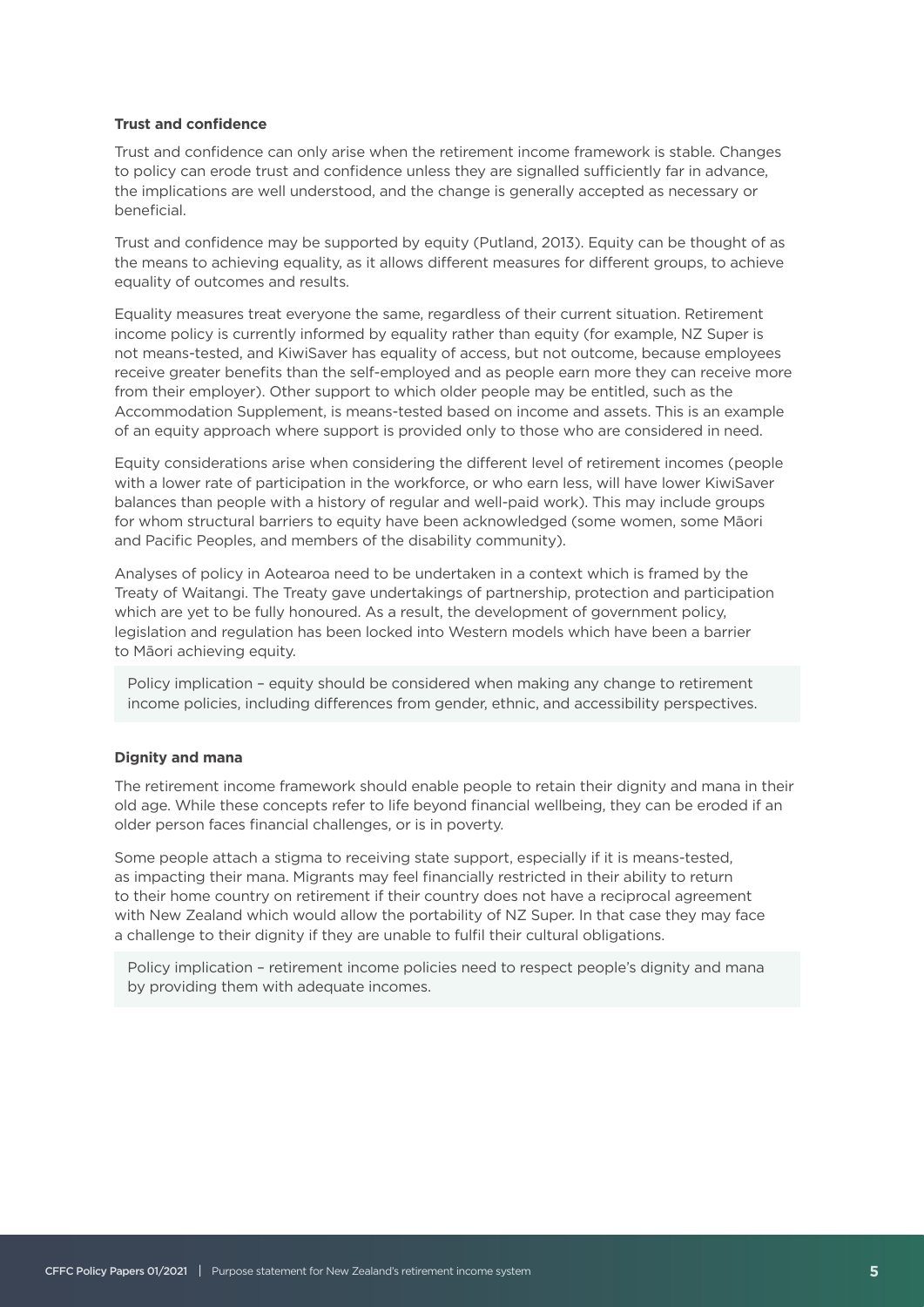#### **Participate in and contribute to society**

Older people have a critical role to play in society, as kaumātua who teach younger people, and as important family members. A poor financial situation can prevent older people from participating in society to the extent they might wish. One way in which older people contribute to society is through volunteering - the over 65s represent 31.2% of those who volunteered in the past year (Volunteer NZ, 2020:10).

Policy implication - retirement income policies should reflect the contribution made by older people and enable their continued participation in society.

### **High level of belonging and connection**

Research has shown that individuals receive various benefits from their social connections to others. They provide a sense of belonging as well as emotional, instrumental, and informational support. The lack of social attachments has been linked to reduced physical and mental wellbeing (Frieling, 2018:4). Social isolation is not necessarily the same as loneliness (Coyle & Dugan, 2012).

For Māori, this sense of belonging and connection may be thought of in terms of whakawhanaungatanga, the attaining and maintaining of relationships between whānau and others.

International research on older people has found that belonging is experienced through connection, contribution, and cooperation and as well as identifying the importance of infrastructure in supporting social connections, such as transportation and support for diverse groups and individuals, including translation services (Jakubec et al, 2018).

Policy implication – opportunities to recognise the importance of belonging and connection should be taken in policy formation and design, for example, in collective rather than individual approaches and in the use of marae for service delivery.

#### **An adequate standard of living**

The calculation that determines the rate at which NZ Super is paid reflects both earnings and inflation and is indexed with reference to these annually on 1 April. The elements are average ordinary time weekly earnings [AOTWE] and Consumers Price Index [CPI] inflation – although over the last decade only the first element has been relevant.

The net (after tax) weekly NZ Super rate payable to a married or civil union couple is set to 66% of the net (after tax and ACC Earner levy) AOTWE. The gross value of AOTWE is determined in the previous December quarter publication of Stats NZ's Quarterly Employment Survey. This rate of payment is sometimes referred to as the 'wage floor' for NZ Super.

The second element of the indexation calculation is to check the rate produced by applying CPI inflation over the year to the previous December quarter. That rate is used instead if it is higher than the AWOTE calculation but this has not been the case recently. There is also a restriction of no higher than 72.5% of the net AOTWE but this constraint has never actually had to be applied.

The net married or civil union couple rate is then used to set the amount for a single person living alone (at 65%) and for a single person sharing accommodation (at 60%).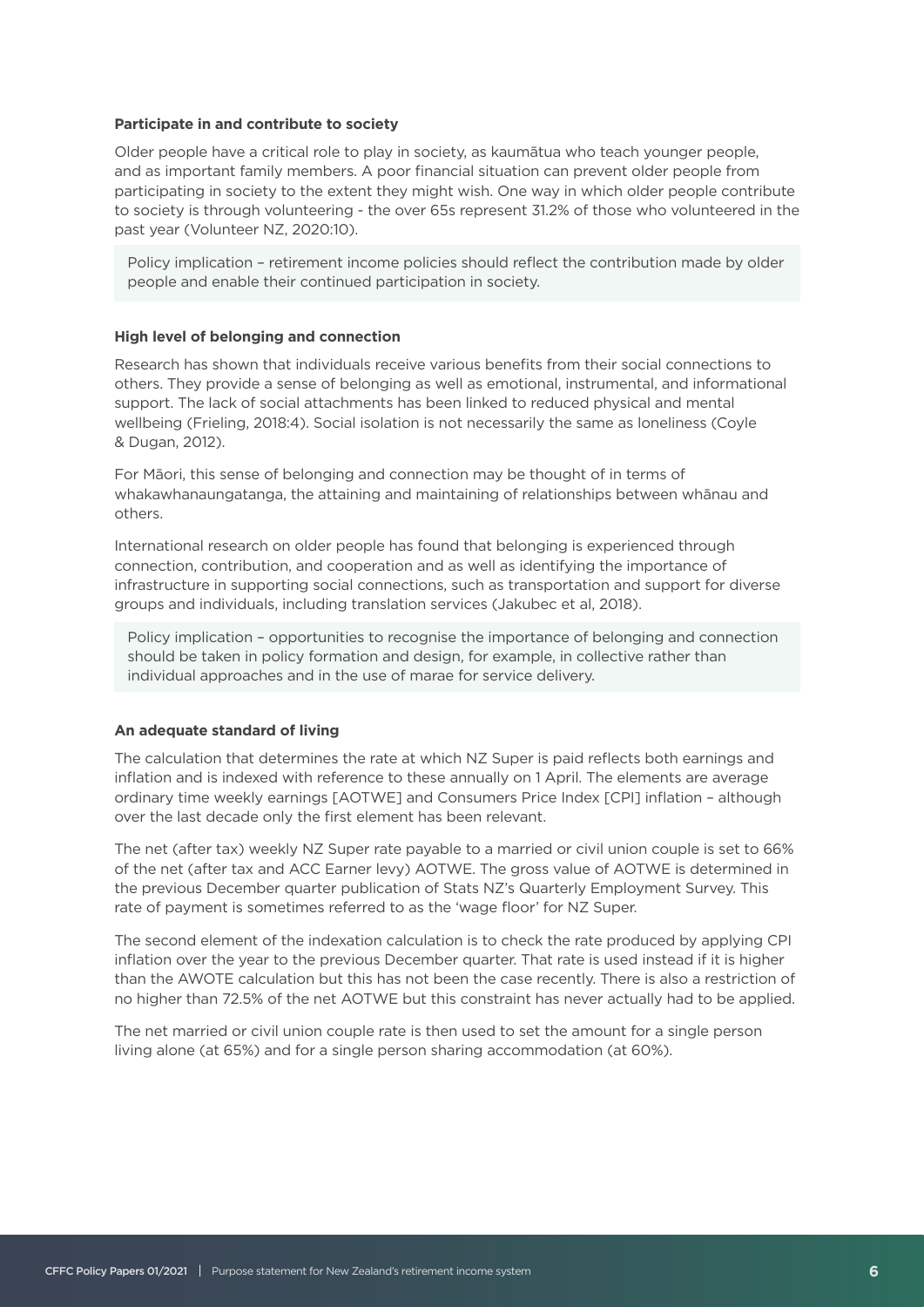Whether the payment rate provides an adequate standard of living naturally depends on the nature of expenses it is intended to cover. Historically, the majority of New Zealanders have retired with a mortgage free home, so NZ Super did not generally have to cover housing costs. However, home ownership levels have fallen (and have been lower, on average, for Māori and Pacific Peoples, and members of the disability community), and residential rental prices have been increasing. This puts pressure on the adequacy of NZ Super to cover basic living costs.

A second consideration for adequacy is whether it is intended to 'stand-alone' as sufficient for an adequate standard of living or become sufficient alongside other income. It was noted above that KiwiSaver was introduced to provide retirement benefits by fostering a long-term savings habit and asset accumulation by individuals who are not in a position to enjoy standards of living in retirement similar to those in pre-retirement. However, it was also noted that KiwiSaver provides the greatest benefits to those in regular, well-paid work, and less benefit to those who in low-paid work, or with irregular or broken periods of employment.

Policy implication – The payment rates of NZ Super, for couples and singles, should represent an adequate standard of living. The financial meaning of 'adequate' depends on what it is intended to cover.

#### **Actively support New Zealanders to build and manage independent savings**

Independent savings are those acquired outside of formal government mechanisms, such as KiwiSaver, and may be held by individually or as part of a collective.

KiwiSaver is the main retirement savings mechanism for many people. All New Zealand-based adults who are entitled to live in New Zealand indefinitely (citizens and permanent residents) can open and contribute to a KiwiSaver account. However, as the purpose statement in the legislation (above) outlines, KiwiSaver was designed primarily for the traditional employee/ employer relationship.

Employees are auto-enrolled when they start a new job and receive an employer contribution alongside their own contribution. The government also contributes an amount (currently \$521.43) each year if the KiwiSaver member has contributed a minimum of \$1,042.86. KiwiSaver is open to non-employees too but they do not have the same incentives to participate (as they do not receive an employer contribution).

Although there are over 3 million members in KiwiSaver schemes, 1.2 million members are not contributing (FMA, 2020:14). KiwiSaver funds are 'locked-in' until age 65, unless permission for early access is given to purchase a first home, in situations of extreme hardship, or if permanently leaving New Zealand (Inland Revenue, 2021).

KiwiSaver is reliant on several factors for its continued success. Sustainable returns require a stable market for portfolio investments, so that members can see their KiwiSaver balance retain, and ideally grow in value over time. Economic downturns and the resulting reduction in value of investments may put pressure on KiwiSaver Schemes. Salary and wage adequacy is needed to enable voluntary contributions to be made during pre-retirement without negatively impacting current wellbeing. If the labour market shifts towards greater self-employment, KiwiSaver may become less attractive, leaving some people with fewer retirement savings unless alternative saving is undertaken.

Other savings also form part of the retirement income framework, although New Zealanders have low levels of personal savings outside KiwiSaver, and many prefer property as their longterm investment. However, non-KiwiSaver cash savings have the benefit of being accessible before age 65, so they are available for any unexpected emergencies.